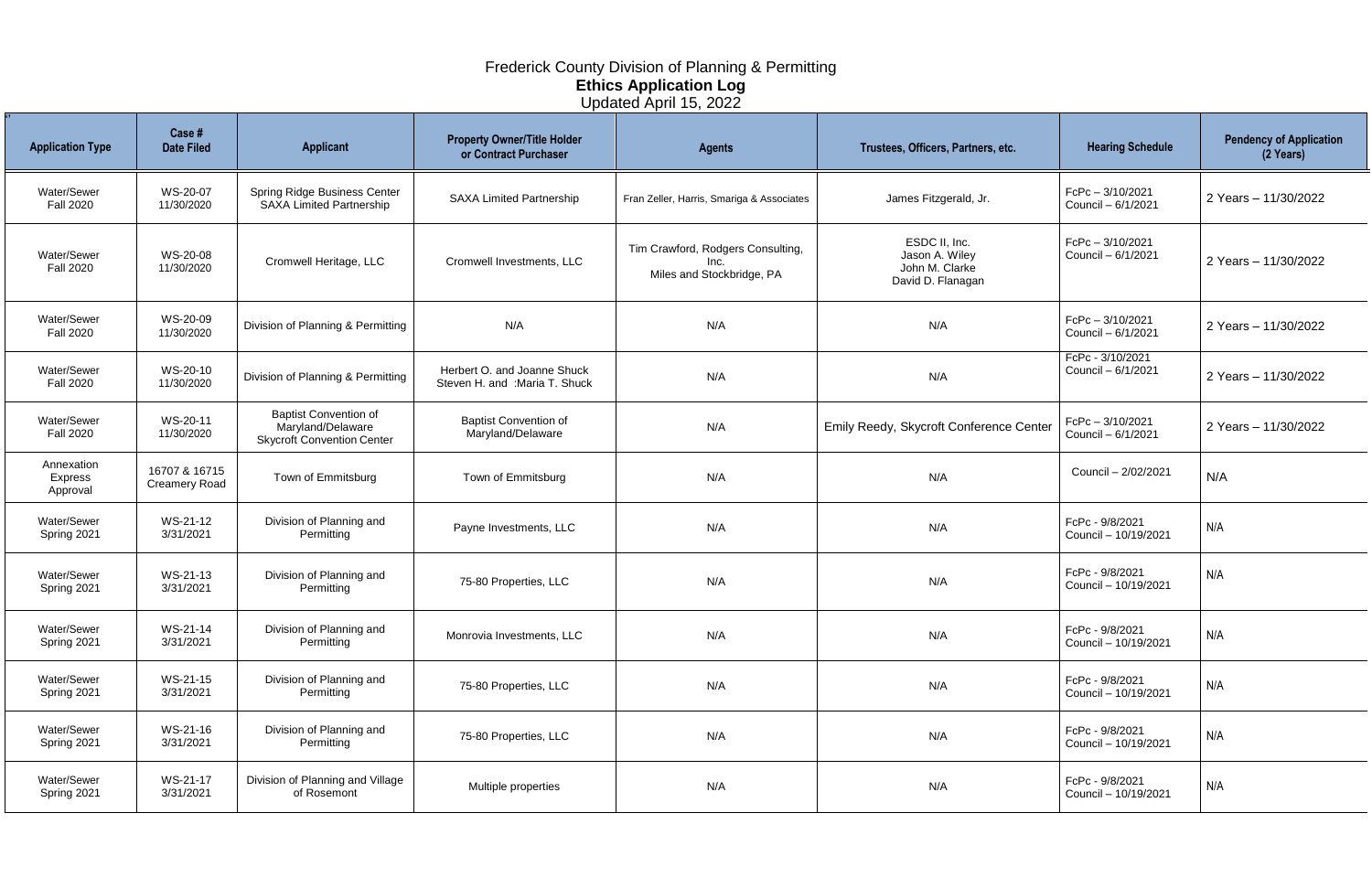| <b>Application Type</b>         | Case #<br><b>Date Filed</b> | <b>Applicant</b>                                               | <b>Property Owner/Title Holder</b><br>or Contract Purchaser | <b>Agents</b>                                                                                               | Trustees, Officers, Partners, etc.            | <b>Hearing Schedule</b>                   | <b>Pendency of Application</b><br>(2 Years) |
|---------------------------------|-----------------------------|----------------------------------------------------------------|-------------------------------------------------------------|-------------------------------------------------------------------------------------------------------------|-----------------------------------------------|-------------------------------------------|---------------------------------------------|
| Water/Sewer<br>Spring 2021      | WS-21-18<br>3/31/2021       | Town of Middletown                                             | <b>Memar Corporation</b>                                    | <b>Frederick Seibert &amp; Associates</b>                                                                   | N/A                                           | FcPc - 9/8/2021<br>Council - 10/19/2021   | 2 Years - 3/31/2023                         |
| Water/Sewer<br>Spring 2021      | WS-21-19<br>3/31/2021       | Oakdale Investments, LLC                                       | ESC Oakdale Investments, LLC &<br>NVR Linganore, LLC        | Chris Smariga, Harris, Smariga<br>Noel Manalo, Miles & Stockbridge<br>Ryan Rangel, McCrone                  | <b>ESC Oakdale, LLC</b><br>NVR Linganore, LLC | FcPc - 9/8/2021<br>Council - 10/19/2021   | 2 Years - 3/31/2023                         |
| Water/Sewer<br>Spring 2021      | WS-21-21<br>3/31/2021       | Oakdale Investments, LLC                                       | 'Oakdale Investments, LLC                                   | Chris Smariga, Harris, Smariga, &<br>Associates<br>Noel Manalo, Miles & Stockbridge<br>Ryan Rangel, McCrone | <b>ESC Oakdale, LLC</b><br>NVR Linganore, LLC | FcPc - 9/8/2021<br>Council - 10/19/2021   | 2 Years - 3/31/2023                         |
| Water/Sewer<br>Spring 2021      | WS-21-22<br>3/31/2021       | Division of Planning and<br>Permitting                         | <b>Brandon/Sarah Hose</b>                                   | N/A                                                                                                         | N/A                                           | FcPc - 9/8/2021<br>Council - 10/19/2021   | N/A                                         |
| Water/Sewer<br>Spring 2021      | WS-21-23<br>3/31/2021       | Division of Planning and<br>Permitting                         | Maryland State Highway<br>Administration                    | N/A                                                                                                         | N/A                                           | FcPc - 9/8/2021<br>Council - 10/19/2021   | N/A                                         |
| Water/Sewer<br>Summer 2021      | WS-21-24<br>7/31/2021       | Hooper Family, LLC                                             | Hooper Family, LLC                                          | <b>Courtney Kentrus</b>                                                                                     | <b>Courtney Kentrus</b>                       | FcPc - 10/13/2021<br>Council - 12/07/2021 | 2 Years - 7/31/2023                         |
| Water/Sewer<br>Summer 2021      | WS-21-25<br>7/31/2021       | Town of New Market, Md.                                        | Mark/Martin Lawson/<br>Jabez Properties, LLC                | Noel Manalo, Miles & Stockbridge<br>Donovan Corum, CBM Consulting<br>Bob Mochi, CBM Consulting              | <b>Anthony Chemlik</b>                        | FcPc-10/13/2021<br>Council - 12/07/2021   | 2 Years - 7/31/2023                         |
| Water/Sewer<br>Summer 2021      | $S-21-26$<br>7/31/2021      | Renn Family Investments, LLC                                   | <b>TC Mid Atlantic Development</b>                          | Bruce Dean, McCurdy Dean and<br>Graditor, Chris Smariga, Harris,<br>Smariga & Associates                    | Raymond Goins, Robert Renn, Jr.               | FcPc - 10/13/2021<br>Council - 12/07/21   | 2 Years - 7/31/2023                         |
| Water/Sewer<br><b>Fall 2021</b> | WS-21-27<br>11/30/2021      | <b>Smith/Barnes Property</b>                                   | Woodford H. Smith, III<br>Sherri L. Barnes                  | N/A                                                                                                         | N/A                                           | $FcPc - 3/9/2022$<br>Council - 5/10/2022  | 2 Years - 11/30/2023                        |
| Water/Sewer<br><b>Fall 2021</b> | WS-21-28<br>11/30/2021      | Quantum Maryland, LLC                                          | Quantum Maryland, LLC                                       | Kraig Walsleben<br>Rodgers Consulting, Inc.                                                                 | N/A                                           | FcPc - 1/19/2022<br>Council - 4/5/2022    | 2 Years - 11/30/2023                        |
| Water/Sewer<br><b>Fall 2021</b> | WS-21-29<br>11/30/2021      | The Town of New Market                                         | <b>Town of New Market</b>                                   | <b>Shawn Burnett</b><br>Wilson T. Ballard                                                                   | N/A                                           | FcPc - 3/9/2022<br>Council - 5/10/2022    | 2 Years - 11/30/2023                        |
| Water/Sewer<br><b>Fall 2021</b> | WS-21-30<br>11/30/2021      | Heath; Longview Lot 1-B, LLC<br>Properties                     | Daniel & Patricia Heath                                     | N/A                                                                                                         | N/A                                           | FcPc - 3/9/2022<br>Council - 5/10/2022    | 2 Years - 11/30/2023                        |
| Water/Sewer<br><b>Fall 2021</b> | WS-21-31<br>11/30/2021      | <b>Broadview Acres Subdivision</b><br>& Open Space (Waterside) | Robert D. Dinsmore Family, LLC                              | N/A                                                                                                         | N/A                                           | $FcPc - 3/9/2022$<br>Council - 5/10/2022  | 2 Years - 11/30/2023                        |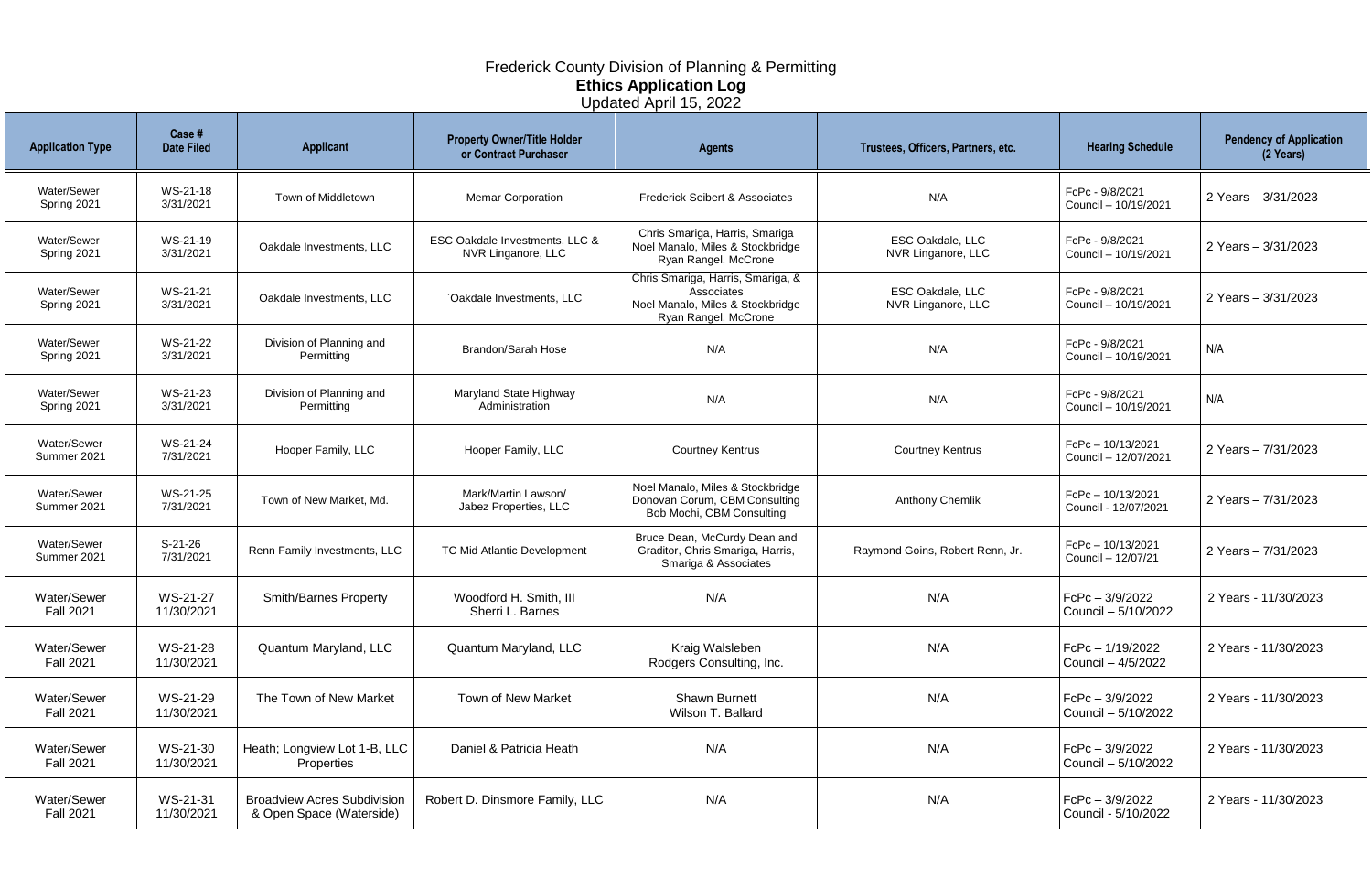| <b>Application Type</b>         | Case #<br><b>Date Filed</b> | <b>Applicant</b>                                                       | <b>Property Owner/Title Holder</b><br>or Contract Purchaser          | <b>Agents</b>                                                                                                            | Trustees, Officers, Partners, etc. | <b>Hearing Schedule</b>                 | <b>Pendency of Application</b><br>(2 Years) |
|---------------------------------|-----------------------------|------------------------------------------------------------------------|----------------------------------------------------------------------|--------------------------------------------------------------------------------------------------------------------------|------------------------------------|-----------------------------------------|---------------------------------------------|
| Water/Sewer<br><b>Fall 2021</b> | WS-21-32<br>11/30/2021      | <b>Various Properties</b><br>Within Jefferson Community<br>Growth Area | Various Property Owners                                              | N/A                                                                                                                      | N/A                                | FcPc - 3/9/2022<br>Council - 5/10/2022  | 2 Years - 1/30/2023                         |
| Water/Sewer<br><b>Fall 2021</b> | WS-21-33<br>11/30/2021      | Various Properties Within<br><b>Eastalco Community Growth</b><br>Area  | Various Property Owners                                              | N/A                                                                                                                      | N/A                                | $FCPC - 3/9/2022$<br>Council 05/10/2022 | 2 Years - 11/30/2023                        |
| Water/Sewer<br><b>Fall 2021</b> | WS-21-34<br>11/30/2021      | <b>Mill Creek</b>                                                      | Libertytown Development Co., LLC                                     | <b>Robert Barrick</b><br>The Wormald Companies                                                                           | N/A                                | FcPc - 3/9/2022<br>Council - 5/10/2022  | 2 Years - 11/30/2023                        |
| Water/Sewer<br><b>Fall 2021</b> | WS-21-35<br>11/30/2021      | Mayne Property                                                         | Libertytown Land, LLC                                                | <b>Robert Barrick</b><br>The Wormald Companies                                                                           | N/A                                | FcPc - 3/9/2022<br>Council - 5/10/2022  | 2 Years - 11/30/2023                        |
| Water/Sewer<br><b>Fall 2021</b> | WS-21-36<br>11/30/2021      | Renn Family Investments,<br><b>LLC</b>                                 | TC FCC Owner I, LLC                                                  | Bruce Dean, McCurdy Dean and<br>Graditor, Chris Smariga, Harris,<br>Smariga & Associates, David<br>Newman, Trammell Crow | N/A                                | FcPc - 3/9/2022<br>Council 05/10/2022   | 2 Years - 11/30/2023                        |
| Water/Sewer<br><b>Fall 2021</b> | WS-21-37<br>11/30/2021      | Zacarias/Ramirez<br><b>Bond Properties</b>                             | Carolina Guadalupe Zacarias<br>Ramirez Carlos Antonio Zacarias       | N/A                                                                                                                      | N/A                                | FcPc - 3/9/2022<br>Council 5/10/2022    | 2 Years - 11/30/2023                        |
| Rezoning                        | R-21-02<br>9/3/2021         | Knowledge Farms Partners, LLC                                          | Knowledge Farms, LLC, JPB Office,<br>LLC, Knowledge Development, LLC | Lee Miller, Terra Solutions<br>Engineering, Noel Manalo, Miles<br>& Stockbridge                                          | N/A                                | FcPc - 3/16/2022<br>Council - TBD       | N/A                                         |
| Rezoning                        | R-21-01<br>11/17/2021       | Park Place at Ballenger                                                | DR Acquisitions, LLC                                                 | Tom Poss, Verdant Development<br>Group, Noel Manalo, Miles &<br>Stockbridge, Chris Smariga, HSA                          | N/A                                | FcPc - 3/23/2022<br>Council - TBD       | N/A                                         |
| Rezoning                        | R-22-01<br>3/4/22           | Kenel Farm                                                             | G. Kenel, LLC & S. Kenel, LLC, SJP<br>Acquisitions, LLC              | Matthew Holbrook, Daniel<br>Severn, SJP, Inc., David<br>Severn, Offit Kurman, Chris                                      | N/A                                | FcPc-TBD<br>Council - TBD               | N/A                                         |
| Water/Sewer<br>Spring 2022      | WS-22-01<br>3/30/2022       | Trout Land Group, LLC<br><b>New Market Property</b>                    | Trout Land Group,<br><b>LLC</b>                                      | Joseph Ceci, Fox & Associates,<br>Steve Troup, Trout Land Group,<br><b>LLC</b>                                           | N/A                                | FcPc-TBD<br>Council - TBD               | 2 Years - 3/31/2024                         |
| Water/Sewer<br>Spring 2022      | WS-22-02<br>3/30/2022       | Oakdale Crossing, LC                                                   | Oakdale Crossing, LC                                                 | <b>Timothy Crawford, Rogers</b><br>Consulting, Jason Wiley, Oakdale<br>Crossing, LC                                      | N/A                                | FcPc-TBD<br>Council - TBD               | 2 Years - 3/31/2024                         |
| Water/Sewer<br>Spring 2022      | WS-22-03                    | Division of Planning & Permitting                                      | Division of Planning & Permitting                                    | N/A                                                                                                                      | N/A                                | $FcPc - TBD$<br>Council - TBD           | 2 Years - 3/31/2023                         |
| Water/Sewer<br>Spring 2022      | WS-22-04                    | Liberty Land, LLC, Tract I                                             | Liberty Land, LLC                                                    | N/A                                                                                                                      | N/A                                | $FcPc - TBD$<br>Council - TBD           | 2 Years - 3/31/2024                         |